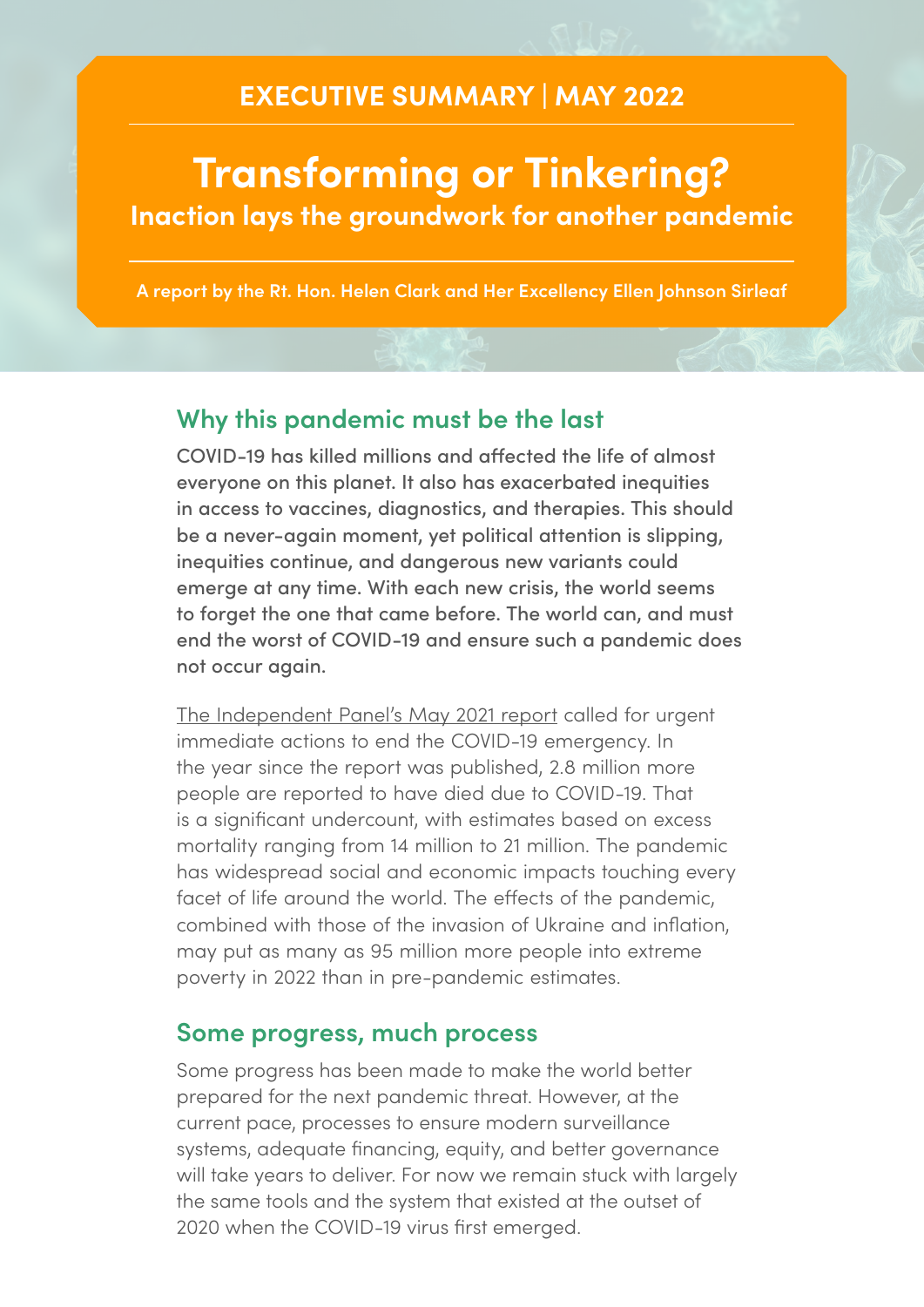# **There is encouraging progress—though all with caveats.**

### **A strengthened international legal framework**

- Establishment of an Intergovernmental Negotiation Body, with a clear timeline to agree a pandemic accord by May 2024.
- Discussions to amend the International Health Regulations (IHR), which, if amended, could give the World Health Organization (WHO) the authority to alert the world and investigate threats much more quickly, using a precautionary approach.

## **A more independent and high-performing WHO**

• A WHO Working Group recommendation to the World Health Assembly for WHO Member States to provide flexible funding to WHO and to increase assessed contributions to the base program budget to 50% from the most recent 16%.

### **On new finance**

• G20 leadership has secured consensus for a new pandemic fund, and the World Bank has expressed willingness to establish it by June. The fund has secured commitments of almost \$1 billion announced at the second Global COVID-19 Summit in May 2022.

### **On equitable access**

- Distribution of 1.5 billion doses of vaccines globally. The Access to COVID-19 Tools Accelerator (ACT-A) has achieved this despite many challenges.
- South Africa's mRNA hub's strides in producing an mRNA vaccine. Its know-how and technology will be shared with hubs in countries that have never had manufacturing capacity.
- The U.S. announcement that its National Institutes of Health has licensed technologies for vaccines, therapies, and diagnostics to the Medicines Patent Pool and WHO's COVID-19 Technology Access Pool.

# **On political leadership**

• Efforts of the five co-chairs of the Second Global COVID-19 Summit, the G7 and G20, the UN General Assembly's high-level dialogue on vaccine access, and regional leadership at the Africa Centres for Disease Control and Prevention demonstrate what can happen when political leaders commit to change.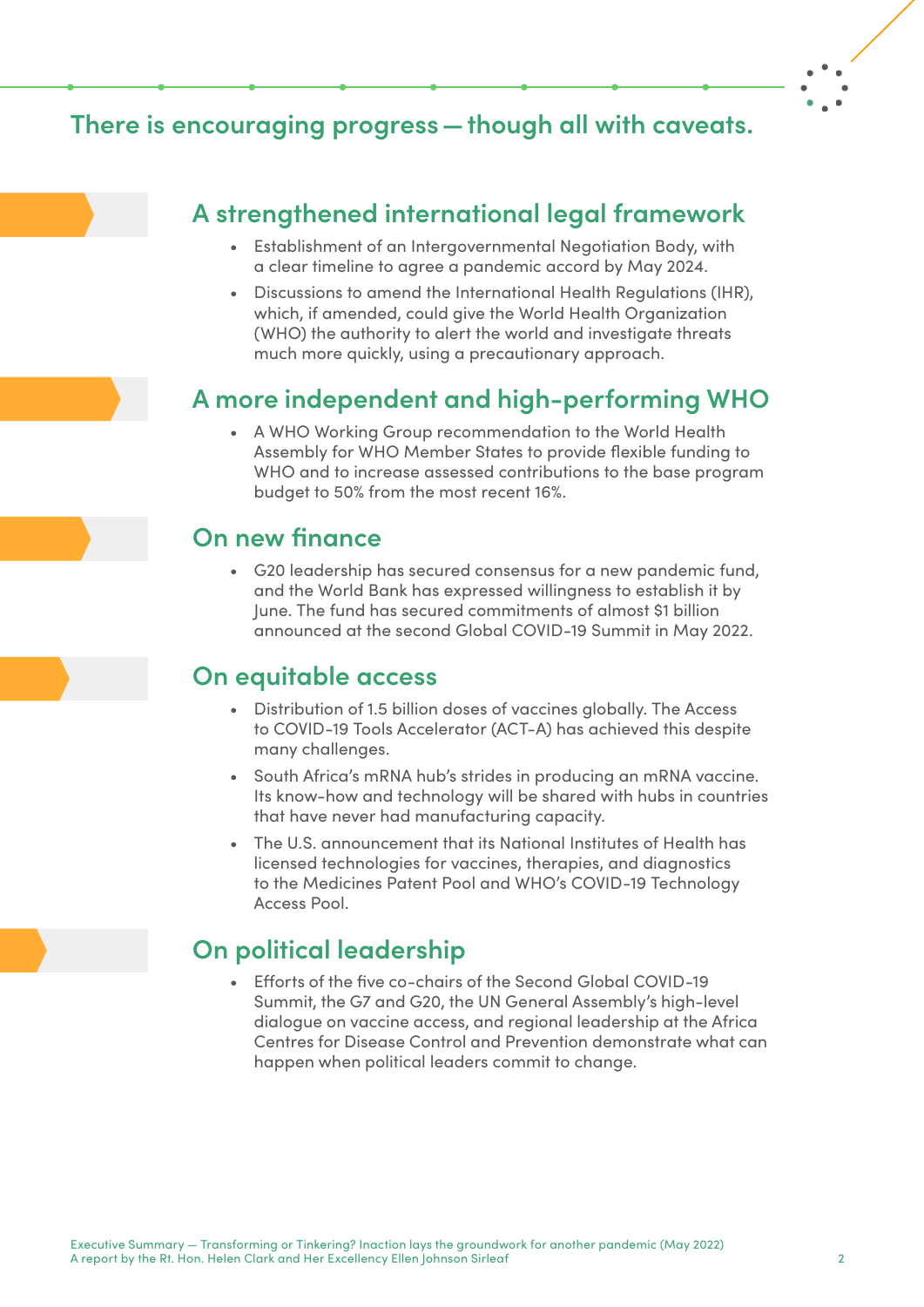#### **The impediments to results now boil down to fragmentation, lack of urgency, risky processes, inadequate charity-based approaches, and lack of sustainability.**

- The pandemic accord is slated to take two years, and amendments to the IHR may take just as long. Waiting for these to come into force means no change to the international legal regime for potentially three years or more. Within that time, a new threat could emerge.
- Expectations of an accord may be unrealistic, and by including too many areas of concern there is a risk of a watered-down accord—or none at all. Tensions between national sovereignty and global solidarity remain.
- Based on the current recommendation to the World Health Assembly, the increase to WHO's base budget of 50% assessed contributions would not fully occur until 2030. That's eight years away—time that could be better spent by WHO than fundraising.
- Many of the other recommendations the Panel made to strengthen WHO—including limiting the tenure of the Director-General and Regional Directors to one seven-year term, improving WHO staff performance, and depoliticising appointments including at senior levels—have no clear plan for implementation.
- The current lens remains far too focussed on aid and charity. For the proposed pandemic fund, a shift is required to a formula where each country contributes based on what it can afford to pay, with the secure knowledge that in return, all countries receive the funds necessary to be prepared for a pandemic and to respond in an emergency.
- The gaps in access to vaccines, diagnostics, and therapies are stark. The tools to contain pathogens of pandemic potential, and to protect lives, are required at the same time, everywhere, to everyone who requires them. The market-driven approach has failed to do that and without change, will fail again when the next threat emerges.
- **The most urgent issue—that of giving WHO the authority to report and investigate threats rapidly using the precautionary principle as warranted—is currently too reliant on reforms to the IHR. WHO is still operating with the same tools it had before COVID-19 emerged.**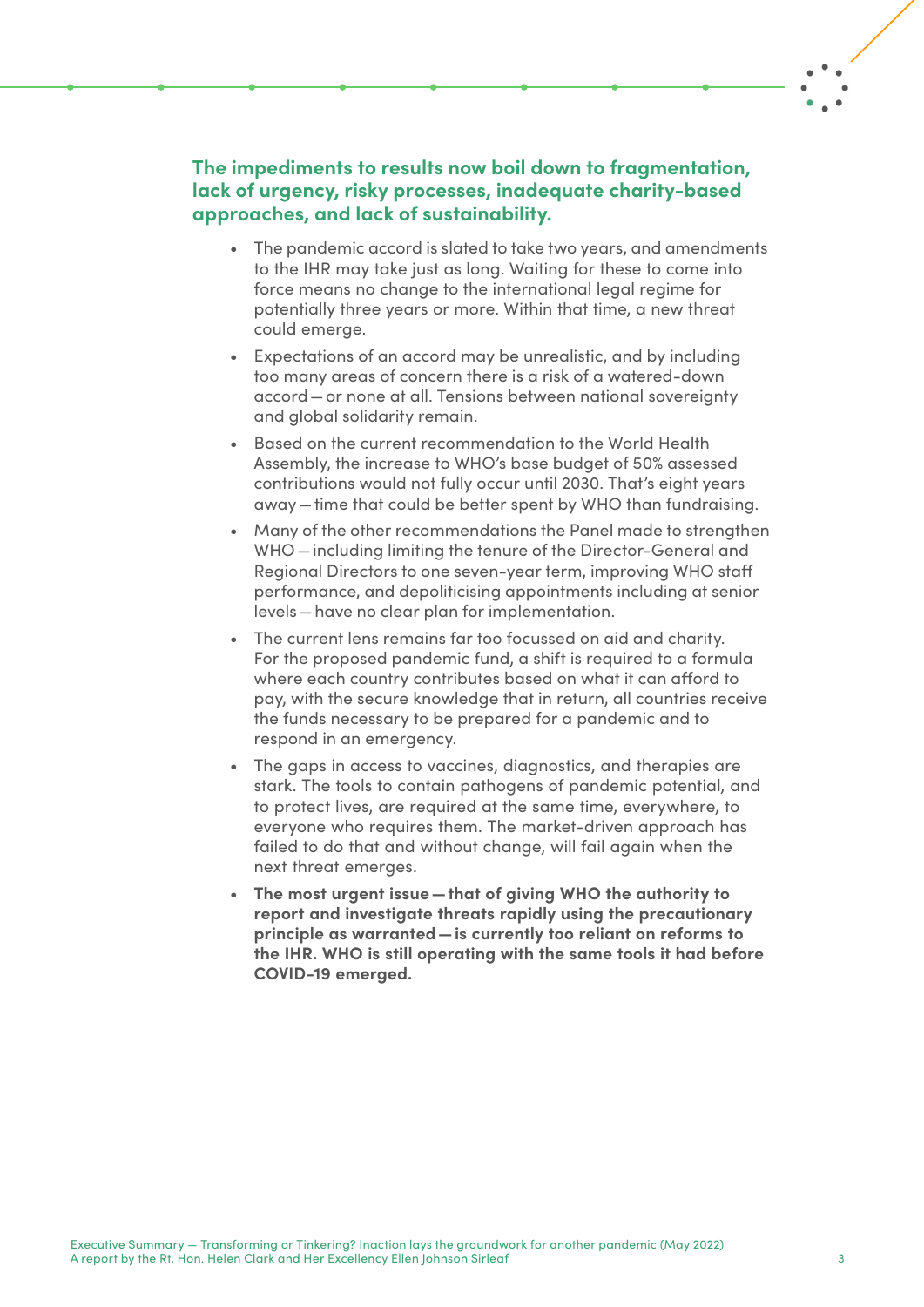#### General Assembly leading to a Political Declaration on pandemic preparedness and response.

**Actions needed now to fix a still broken system**

prioritised as a matter of urgency.

of COVID-19.

• A political leader-level council for pandemic preparedness and response should be established under the UNGA.

UN Member States should hold a High Level Meeting at the UN

For this report, progress was reviewed against the Panel's May 2021 recommendations to the May 2021 World Health Assembly. We found that should a new threat emerge tomorrow, the world is still not prepared and risks a repeat of a tragedy on the same scale—if not worse—than that

To derisk the next pandemic threat, the following actions need to be

**Deliver ongoing political leadership and accountability**

#### **Ensure equitable access to tools now and always**

- ACT-A should be rapidly fully financed to ensure ongoing access to the tools available to tackle COVID-19 in low- and middleincome countries.
- There needs to be a comprehensive and independent evaluation of ACT-A with the full inclusion of civil society.
- Lessons from the ACT-A evaluation should define a pathway to establish an end-to-end global platform for equitable access to pandemic countermeasures.
- Governments should adopt a comprehensive TRIPS waiver on intellectual property rights immediately.
- Investments in regional capacity must be transparently made and in the public's interest for different vaccine platforms, together with diagnostics and treatments, with production that can be scaled as needed.
- Governments should transparently report R&D financing and should condition public financing on agreements that guarantee technology transfer and voluntary licencing to ensure equitable distribution.

### **Deliver financing that involves and serves every country**

- The G20 Chair must consult widely on the proposed pandemic fund including with non-G20 countries, civil society, and all relevant entities.
- There should be an agreement on a formula-based funding mechanism based on an ability-to-pay and a prioritisation of funds that are in addition to official development assistance.
- The process should lead to a pandemic fund that prioritises filling gaps in the current systems for preparedness and response and generating global public goods that might otherwise be underproduced instead of establishing its own operating system.